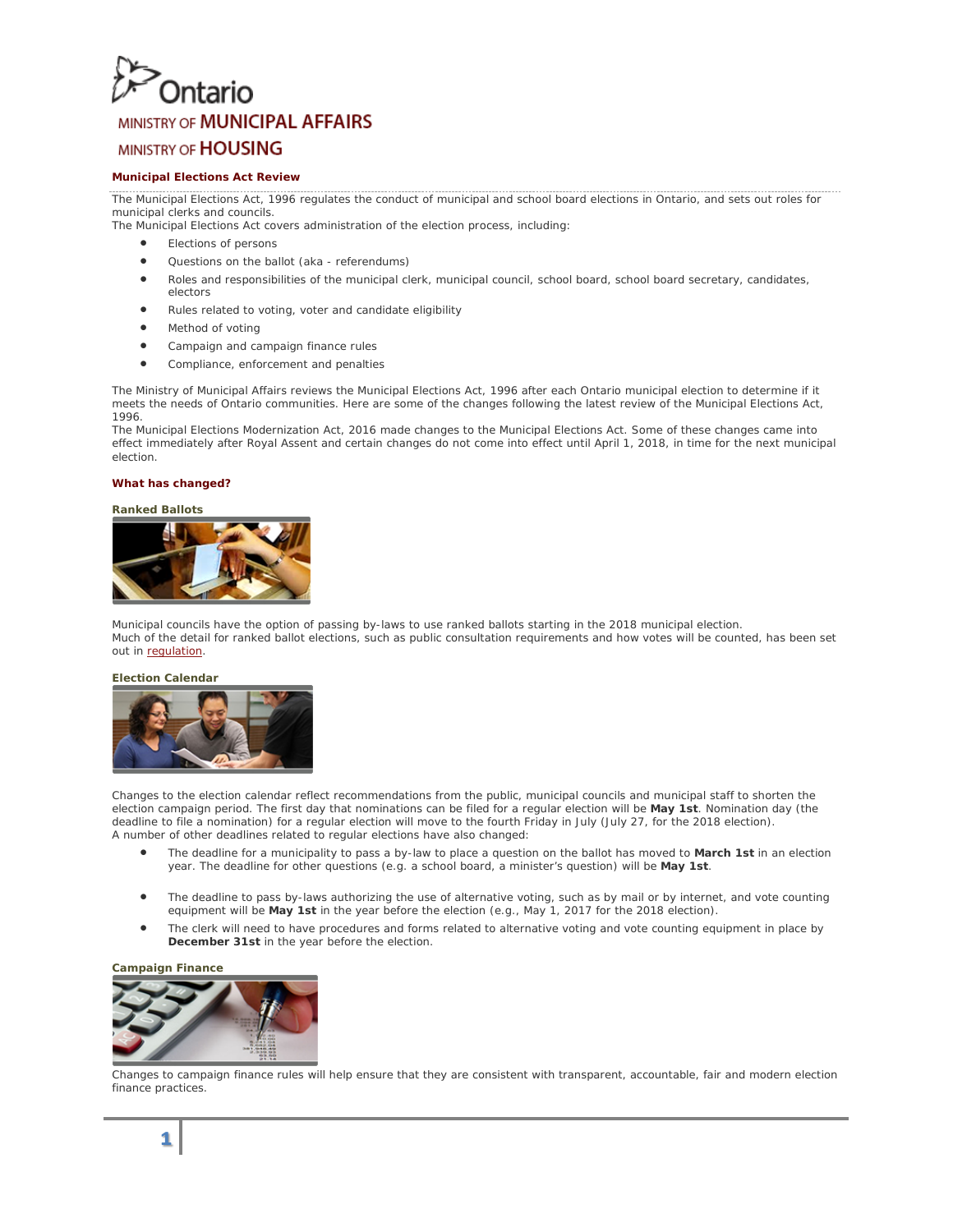Corporations and trade unions are no longer eligible to contribute to municipal election campaigns. This includes all council and school board elections. Corporations and trade unions can be third party advertisers and make contributions to third party advertisers.

There will be a new spending limit for parties and expressions of appreciation after voting day. A candidate who does not accept any contributions of money, or incur any expenses, is not required to open a bank account.

If a candidate sells items for \$25 or less in order to raise campaign funds, the money is considered campaign income rather than a contribution. In this case, the candidate does not have to issue a receipt, or make sure that the person buying the item is eligible to make a campaign contribution.

#### **Third Party Advertising**



The Municipal Elections Act now includes a framework for third party advertising. The framework will come into effect on April 1, 2018, so that the rules will be in place for the 2018 municipal election.

#### **What is a third party advertisement?**

A third party advertisement is a message in any medium (billboard, newspaper, radio, etc.) that supports or opposes a candidate or a "yes" or "no" vote on a question on the ballot. Third party advertising does not include issues-based advertising so groups that do public outreach can continue their issued-based advocacy work throughout the municipal election period. Advertising that does not cost money to post or broadcast, such as comments made on social media, will not be considered to be third party advertising.

#### **Who can register as a third party advertiser?**

Individuals, corporations and unions can register as third party advertisers and can also make contributions to third party advertisers. Third party advertisers will need to register with the municipality where they want to advertise. If they want to advertise in more than one municipality, they have to register in each municipality.

Registration allows a third party advertiser to promote or oppose any candidate that the electors in the municipality can vote for (local council, school board trustee positions and regional or county council offices).

Third party advertising must be done independently of candidates, who are not able to direct a third party advertiser. Candidates are not able to register as third party advertisers.

#### **How do campaign finance rules apply to third party advertisers?**

Most campaign finance rules that apply to candidates will also apply to third party advertisers. Third party advertisers will have spending limits and there will be contribution limits for those wishing to contribute to a third party advertiser. Corporations and unions will be permitted to make contributions to third party advertisers, but will not be permitted to make contributions to candidates.

Rules for determining whether two corporations should be considered as a single corporation are simplified, so that it should be easier for corporations and candidates to determine whether the contributions from two corporations should count towards the same contribution limit to third party advertisers.

#### **Campaigning**

Campaign provisions have been clarified to allow candidates to access apartment buildings, condominiums, non-profit housing coops or gated communities from 9 a.m. until 9 p.m. in order to campaign. Landlords and condominium corporations will not be allowed to prohibit tenants or owners from displaying campaign signs in their windows.

Candidates and third party advertisers are required to identify themselves on campaign advertisements and signs, so that it is clear who is responsible for each sign and advertisement that appears or is broadcast.

#### **Enforcement**



Changes to the Municipal Elections Act aim to encourage greater compliance with the campaign finance rules.

Every candidate will be entitled to a refund of the nomination fee if they file their campaign financial statement and, if needed, the auditor's report by the deadline.

There is a 30-day grace period for candidates and third party advertisers who miss the deadline to file a financial statement and auditor's report, provided that the candidate or third party advertiser pays a \$500 late filing fee to the municipality. If a candidate or third party advertiser has filed their financial statement before the deadline and then discovers an error, they can file a corrected financial statement and auditor's report up until the filing deadline.

If an eligible voter believes that a candidate or third party advertiser has contravened an election campaign finance rule, the voter may apply for a compliance audit. Compliance audit committees will be required to provide brief written reasons for their decisions.

There will be a new process regarding contribution limits. The clerk who conducted the election is responsible for reviewing the contributions that are reported on the financial statements to council and trustee candidates as well as third party advertisers. If a